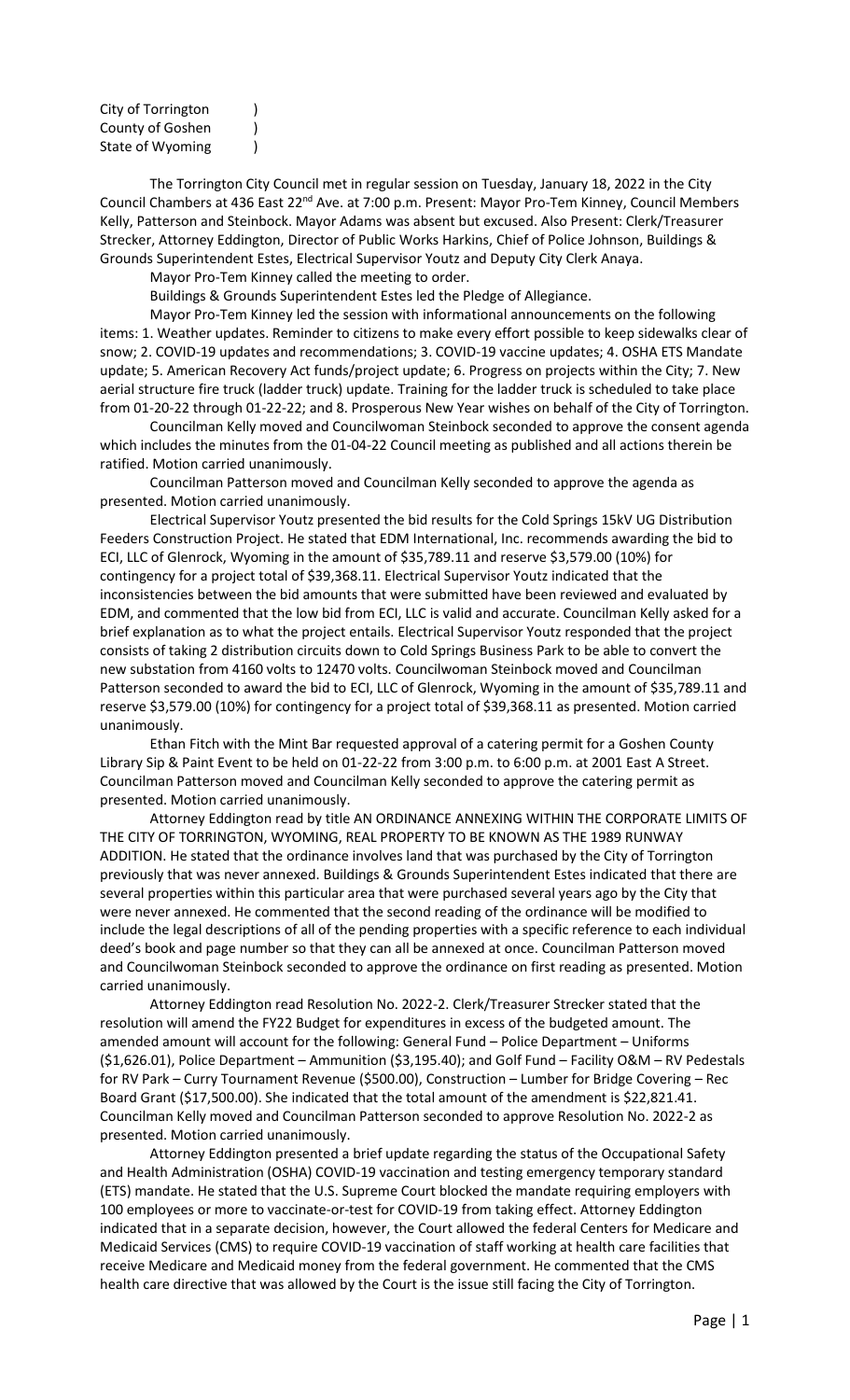Attorney Eddington stated that it will only affect the Ambulance Department. He indicated that from what he and staff have learned so far, they believe that it is applicable to the department. Attorney Eddington commented that he and staff plan to call the Department of Health to get final direction from them and to confirm that they agree that the CMS health care directive applies to the ambulance staff. Upon confirmation from the Department of Health, they will begin to work on getting a policy put in place for the Ambulance Department.

The bills from 01-05-22 to 01-18-22 were presented for payment. Councilwoman Steinbock moved and Councilman Patterson seconded to approve the bills for payment as presented. Motion carried unanimously.

Mayor Pro-Tem Kinney asked for public comments, questions or concerns. None were heard. Councilman Patterson moved and Councilwoman Steinbock seconded that there being no further business to come before the Council to adjourn at 7:35 p.m. Motion carried unanimously.

The following bills were approved for payment: 72637 MUNICIPAL ENERGY AGENCY OF NE wholesale power 424534.85;72638 WYRULEC CO Landfill Electric 454.51;72639 RICHEY, MICHAEL Airport Operator Contract 1666.67;72640 DUPONT, JEFF deposit refund 1.90;72641 MORGAN, CHRISTINA reimb-proof of rabies vaccine 50.00;72642 JAMES, DEBBIE deposit refund 82.01;72643 LONG, GERALD deposit refund 48.64;72644 NYE, DILLON & VICTORIA deposit refund 69.09;72645 LAMORIE, JOHN credit refund 251.65;72646 TORRINGTON SAGE APT deposit refund 66.20;72647 21ST CENTURY EQUIPMENT LLC install cutting edge on blade 1138.00;72648 ARROW ELECTRIC OF TORRINGTON parts/ labor-replace bad outlet,replace heating element/electric heater 230.00;72649 ABSOLUTE SOLUTIONS supplies/labor-new PD vehicle 7175.32;72650 ACCUSCREEN MOBILE DRUG TESTING SERVICES rapid screen drug test 28.00;72651 ACUITY SPECIALTY PRODUCTS INC. window cleaner,furniture polish 201.59;72652 AVI PC retainage-Potable Groundwater Well #16 Project 6019.29;72653 BIVENS CONSTRUCTION INC. repair work-Ridge Road 183781.34;72654 BLACK HILLS ENERGY utilities-gas 7065.51;72655 BROWN CO oil 21.99;72656 CASELLE INC. contract support & maint 1990.00;72657 CENTURY LUMBER CENTER flex-o-glaze,mason line,weatherstrips,tape,wood glue,keys,filter/retainer cartridge,rivets,corner brace,concrete screws,bushing,extension cord,bits,fasteners,washers,ball valve, returns,screws w/ sealing,gfci,gang box cover,outdoor box,muriatic acid,caulk,wire wheels/cup brushes, fit-all h&c handle,work light,shrink/seal kit,staples,cable ties,hem fir,rubber leg tips,door sweep,bulb,cut off wheel 488.71;72658 CENTURY LUMBER CENTER slider windows,cabinet sets,returns,studs,tubing, elbows,adapters,half clamp,clinch rings,j hook,couplings,plug,nipple,tape,textured paneling,siding, angles,corners,j-trim,window drip cap,screws,caulk,lampholder combo,pvc/dwv cleanout,shower hoses, outlet plate,vent hood,faucet connectors,wood glue,pipe,sj nut,sink connector/washer,pvc extension, wall plates, bath mat, swivel casters w/ brakes, filters, paneling, pine shim, roller covers, frp, paint brush 7249.50;72659 CITYSERVICEVALCON LLC Phillips 66 terminal maint fee 16.00;72660 SOIL WATER PLANT TESTING LAB soil testing packages 490.00;72661 CO STATE UNIVERSITY 2022 Rocky Mountain Meter School registrations 891.00;72662 COMMUNITY HOSPITAL ambulance supplies 62.60;72663 CONNECTING POINT TVFD copier all-inclusive service contract 75.00;72664 CONNECTING POINT copier all-inclusive service contracts 530.26;72665 COWBOY CLINIC AND URGENT CARE pre-employment physical 75.00;72666 DBT TRANSPORTATION SERVICES LLC quarterly beacon maint 1088.06;72667 DIVERSIFIED SERVICES INC. cleaning services 425.00;72668 ECI LLC 2021 Ambulance Building Stand By Generator 28793.60;72669 ENERGY LABORATORIES INC. lab test 150.50;72670 FLOYD'S TRUCK CENTER INC. snowblower parts 3961.42;72671 FLOYD'S TRUCK CENTER INC. oil bath seal 43.28;72672 GOSHEN CO ECONOMIC ¼ cent sales tax,monthly contribution 27494.15;72673 GOSHEN CO PUBLIC HEALTH employee flu shots 920.00;72674 GOSHEN DIESEL SERVICE diagnostic check-repair connector,replace rear injector harness 836.00;72675 GREATAMERICA FINANCIAL SERVICES CORP copier leases 356.00; 72676 HACH CO peek salt bridge concentrated solution 93.79;72677 HASKINS, DJ animal shelter addition work 2375.00;72678 HOTLINE ELECTRICAL SALES & SERVICE LLC meter reading equipment,mobile subscription,radio upgrade,computer,meters 44688.00;72679 IDEAL LINEN/BLUFFS FACILITY SOLUTION mats,scrapers,sam dust/energy fees,sam garment fees,sam linen,coveralls,towels,mops 651.62;72680 JAMES A. EDDINGTON PC City Attorney 9187.50;72681 K & K COMMUNICATIONS paging service-elec meters 12.00;72682 FRANK PARTS CO brake discs,diesel antigel,industrial belts,fittings,p-luck m,filters, fuel pumps,returns,feeler gauge,electronic cleaner,wire brush-rain gauge,cleaner,lamp,water pump, shut-off valve,o-rings,armor all protectant 593.75;72683 LUJAN CLEANING SERVICE LLC cleaning,window cleaning 273.75;72684 MEDICAL AIR SERVICES ASSOCIATION medical air transport insurance 1615.00; 72685 METAL SHOP flat iron 76.50;72686 MOTOROLA SOLUTIONS INC. dispatch 911 service contract 14063.53;72687 NORTHWEST PIPE FITTINGS INC. adapters,compression union,curb stop,purecore poly 2684.00;72688 O'REILLY AUTO ENTERPRISES LLC batteries,wiper blades,filter,sealant,manual mirror, capsules,led mini bulbs,oil drain plug,f/p mod assy,blower motor 988.04;72689 OLSON TIRE CO tire repairs,prema rad patches,sport trail,dismount/mount,turf saver,smooth 4-ply,labor,gy assur all season torque check 1304.45;72690 ONE CALL OF WY tickets for CDC code TRG 65.25;72691 PANHANDLE COOPERATIVE ASSOCIATION napkins,foam cups,commercial propane,tank rent 800.16;72692 ENVIRO SERVICES INC. lab analysis 141.00;72693 PANHANDLE GEOTECH & ENVIRO INC. services-Ridge Road 209.00;72694 PATRICK, JOHN B. Municipal Court Judge 2000.00;72695 PINNACLE BANK gloves,hdmi